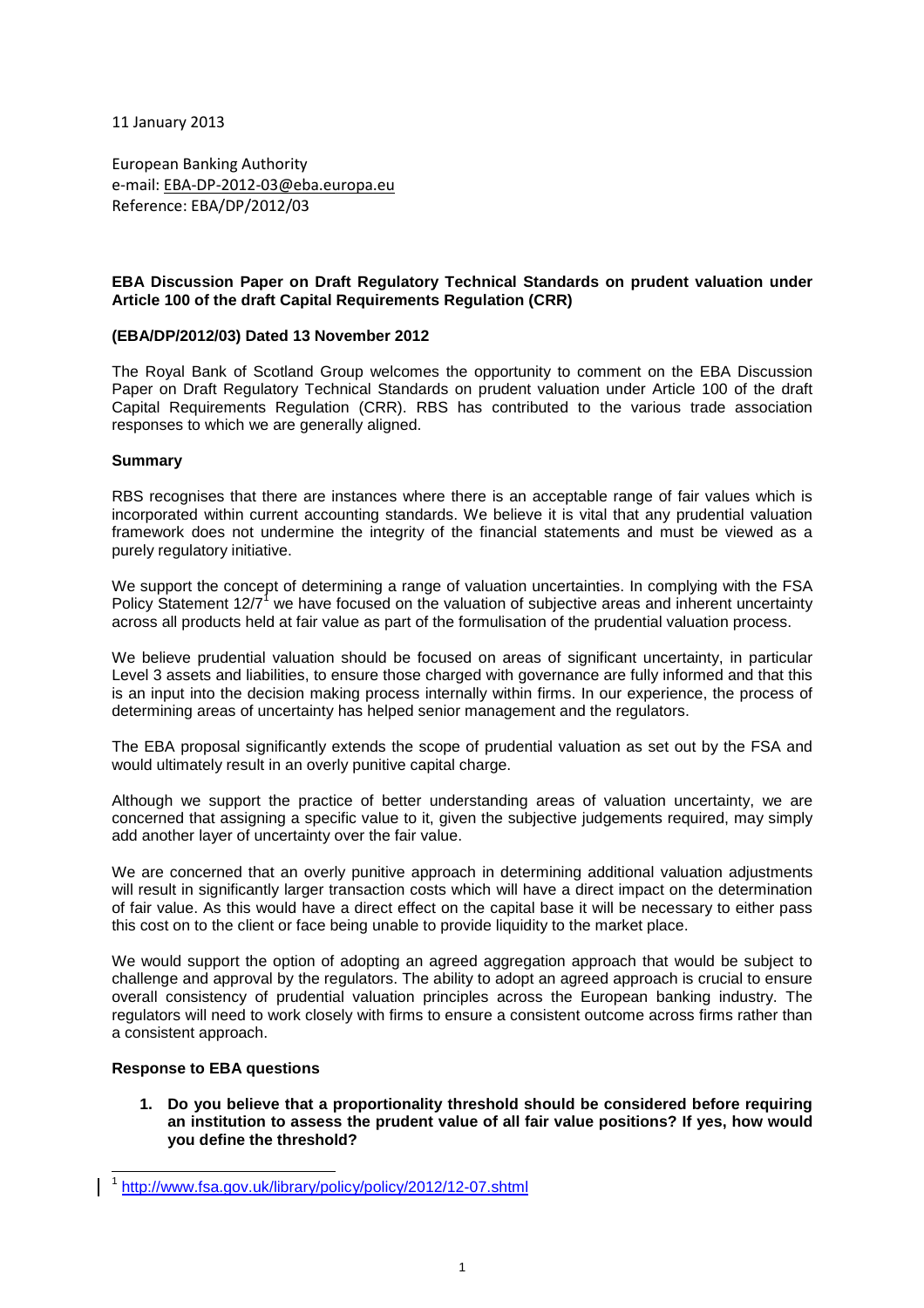There should be a threshold for institutions in determining if a prudential valuation adjustment should be calculated. The current FSA threshold seems appropriate - firms with balance sheet positions, measured at fair value, which exceed £3bn on a gross basis.

There should also be liquidity and materiality thresholds applied to positions within an institution for the assessment of prudent valuation.

Firms should be able to scope out areas which are liquid and have very little valuation uncertainty. Firms would have to prove this to the regulators periodically, and the proof should include evidence that there are reasonably large numbers of two way trades that do not have large entry/exit P&Ls. VaR as a measure may also be considered in determining areas to scope out.

Firms should also be able to scope out areas which are deemed to be immaterial from a valuation uncertainty perspective due to size of holding. Again, firms would have to prove this to the regulators periodically.

## **2. Do you agree that the exit price used as the basis of prudent value does not necessarily need to be based on an instantaneous sale? If yes, provide argument to support your view.**

Yes, we agree. An instantaneous sale price would be too strict and result in an overly conservative financial position. The exit price should avoid fire sale write downs. The exit price should be based on the same principles applied in determining fair value for accounting purposes.

## **3. Should a specific time horizon for exit be set when assessing the prudent valuation? If so, how the time horizon should be set (e.g. the same time horizon for calculating Value-at-Risk (VaR), Credit Risk Capital Requirements, etc.), what should it be and how would it feed into the calculating of AVAs?**

No. As above, the exit price should be based on the same principles applied in determining fair value for accounting purposes.

#### **4. Do you support the concept of a specified level of confidence to determine AVAs? If not, why? Are there any AVAs where the use of a specified level of confidence is not appropriate?**

We support the concept of a level of confidence and believe a confidence level set somewhere between 80%-85% would be appropriate.

While we support the concept of a level of confidence, determining a level is a difficult task for all positions. The concept of a level of confidence should focus on the way of thinking about the process and in particular should be used as a method to encourage firms to consider the accuracy of valuation uncertainty.

An over-prescriptive approach is not practical. Confidence levels will be different in practice and the level of conservativeness needs to be consistently applied, although this may not be achieved by setting a specifically high confidence level.

We believe a confidence level between 80%-85% achieves the prudence sought yet also reflects the value of the position that is realisable within the current market conditions, at an agreed reporting date, given risk assumptions that are consistent with fair value.

A high predefined level of confidence will ultimately affect prices. All trades would be loss making if prudential valuation was set at 99% and most would be loss making at 95%. This would lead to changes in pricing and will affect market liquidity.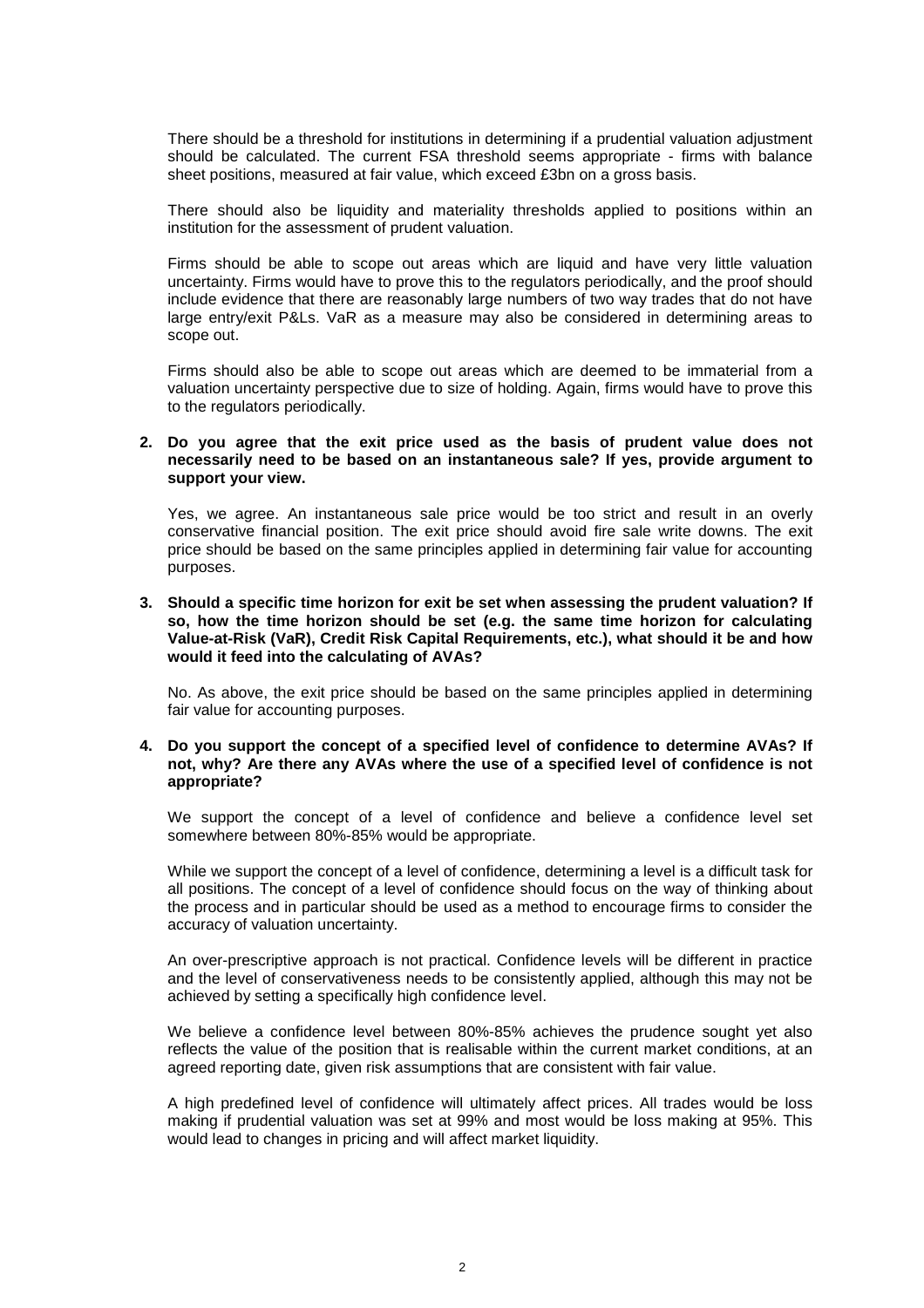## **5. If you support a specified level of confidence, do you support the use of a 95% level of confidence? What practical issues might arise or inconsistencies with other parts of the CRR when using this level of confidence?**

As stated above, confidence levels are judgemental. Assigning 95% assumes an element of precision. We feel that a confidence level set somewhere between 80%-85% would be appropriate.

It is also worth highlighting that at extreme levels it no longer reflects pricing and that fair value should directly reflect pricing.

A simple read across from VaR techniques should be avoided as it is not appropriate for the application of fair value. At a 95% confidence level we would be within tail territory which is out of line from pricing.

## **6. How prescriptive do you believe the RTS should be around the number of data points that are required to calculate a 95% level of confidence without any more judgemental approach being necessary?**

As stated above, confidence levels are judgemental. Defining data points assumes firms would be able to precisely calculate and determine the confidence level.

Too high a confidence level essentially involves guess work using extreme tail events only and forces firms to make judgements. Such judgements are reasonable only up to a certain confidence level.

## **7. If you support a specified level of confidence, do you support the explicit allowance of using the level chosen as guidance for a more judgemental approach where data is lacking**

We support a consistent approach across areas where there could be differing levels in the availability of data. We would also recognize that the majority of our valuation uncertainty would be linked to areas of little availability of data.

## **8. Should any additional possible sources of market prices be listed in the RTS?**

No, although this should be flexible to allow for new market prices to be introduced in the future and for existing sources to be scrutinized and potentially removed if no longer applicable.

## **9. Should more description be included of how to use the various sources of market prices to obtain a range of plausible prices?**

No. Even with the increase in description provided within this draft, there is still a large element of interpretation in determining an appropriate range of plausible prices. Firms will have access to different levels of information, therefore even if the EBA is more descriptive, discrepancies in results across firms will remain. There is also a risk of embedding service providers within the process which in turn could establish service provider monopolies.

#### **10. Should the RTS be more prescriptive on how to use the various alternative methods or sources of data to obtain a range of plausible prices where there is insufficient observable data to determine the range by direct statistical methods? If so how?**

No. As evidenced in this draft, discrepancies will remain regardless of the level of detail prescribed in the technical standards. This is an inherently subjective process. Regulators should work with banks to ensure consistent outcomes rather than a consistent approach or process.

## **11. Are there any other indicators of large market price uncertainty which should be included?**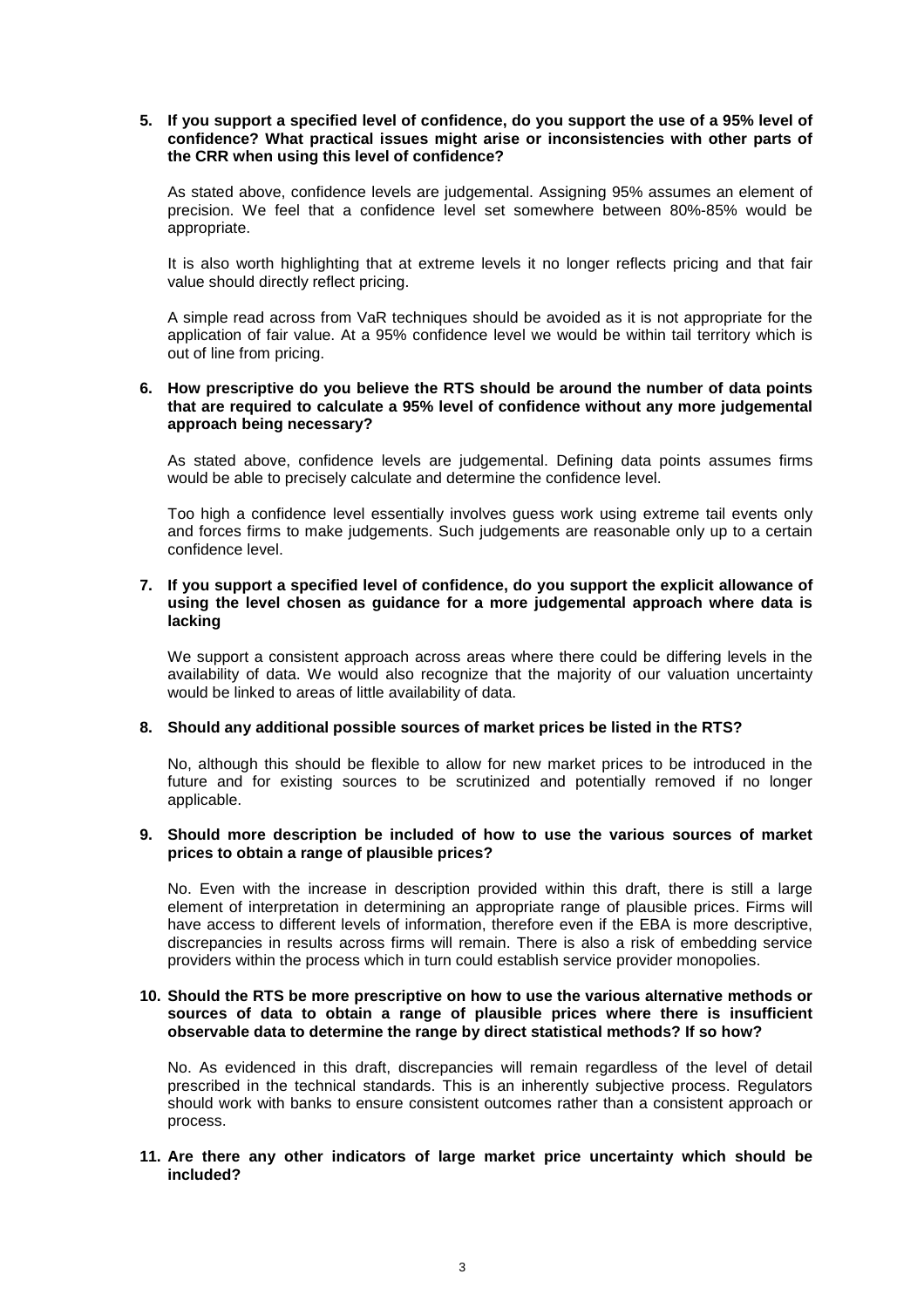Wide bid/offers observed in the market may also be considered in addition to collateral dispute information, although we would expect this to be included within the valuation uncertainty assessment.

## **12. Do you believe the approaches set out above are appropriate for each of the adjustments listed in Article 100? If not, what approaches do you believe would be more relevant?**

Balance sheet substantiation is not listed in Article 100, nor are concentration and liquidity

- Unearned credit spreads Some approaches to CVA include an inherent interaction with DVA, therefore DVA should be considered to ensure a consistent approach across firms is adopted.
- Close-out costs Interpretation of the netting methodologies described could carry significant implications and result in over-stating the exit costs.
- Operational risks While operational risk is included in Article 100 it is already captured in the Operation Risk Capital Charge and represents an overlap in capital charges. Therefore this should be segregated from prudential valuation.
- Market price uncertainty
	- a. More flexibility required regarding usage of the prudent value level of confidence (EBA state 95%, we believe 80%-85% is more appropriate).
	- b. Interpretation of the netting methodologies described could carry significant implications.
- Early termination We believe this is an ancillary AVA which should not be required.
- Investing and funding costs While we believe this is an area of uncertainty and inconsistency across institutions we do not believe an AVA requirement will achieve consistency in the market and will result in another layer of uncertainty over the fair value. Investing and funding costs methodologies should be challenged if and where appropriate by the regulators. In particular we disagree that the valuation adjustment should incorporate the institution's funding costs and benefits over the contractual lifetime of the trade. This contradicts paragraph 9 relating to the actual realisable value, which can also be defined as the sale price.
- Future administrative costs We believe this is an ancillary AVA which should not be required.
- Model risk These are appropriate. Note there is a potential overlap with the fundamental trading book review.
- Balance sheet substantiation We believe this is an ancillary AVA which should not be required. We do not believe this requirement would fall under the definition of prudent value.

#### **13. Are there any other material causes of valuation uncertainty that the RTS should describe an approach for? Or are any of the adjustments listed above not material and should not be included?**

While they may be material, the following items should not be included as they are beyond the scope of prudential valuation.

- Operational risks
- Early termination
- Future administrative costs
- Balance sheet substantiation
- **14. Do you believe that the testing approach in Annex 2 represents a useful tool to test for prudence of valuation? If not, what weaknesses make it unsuitable?**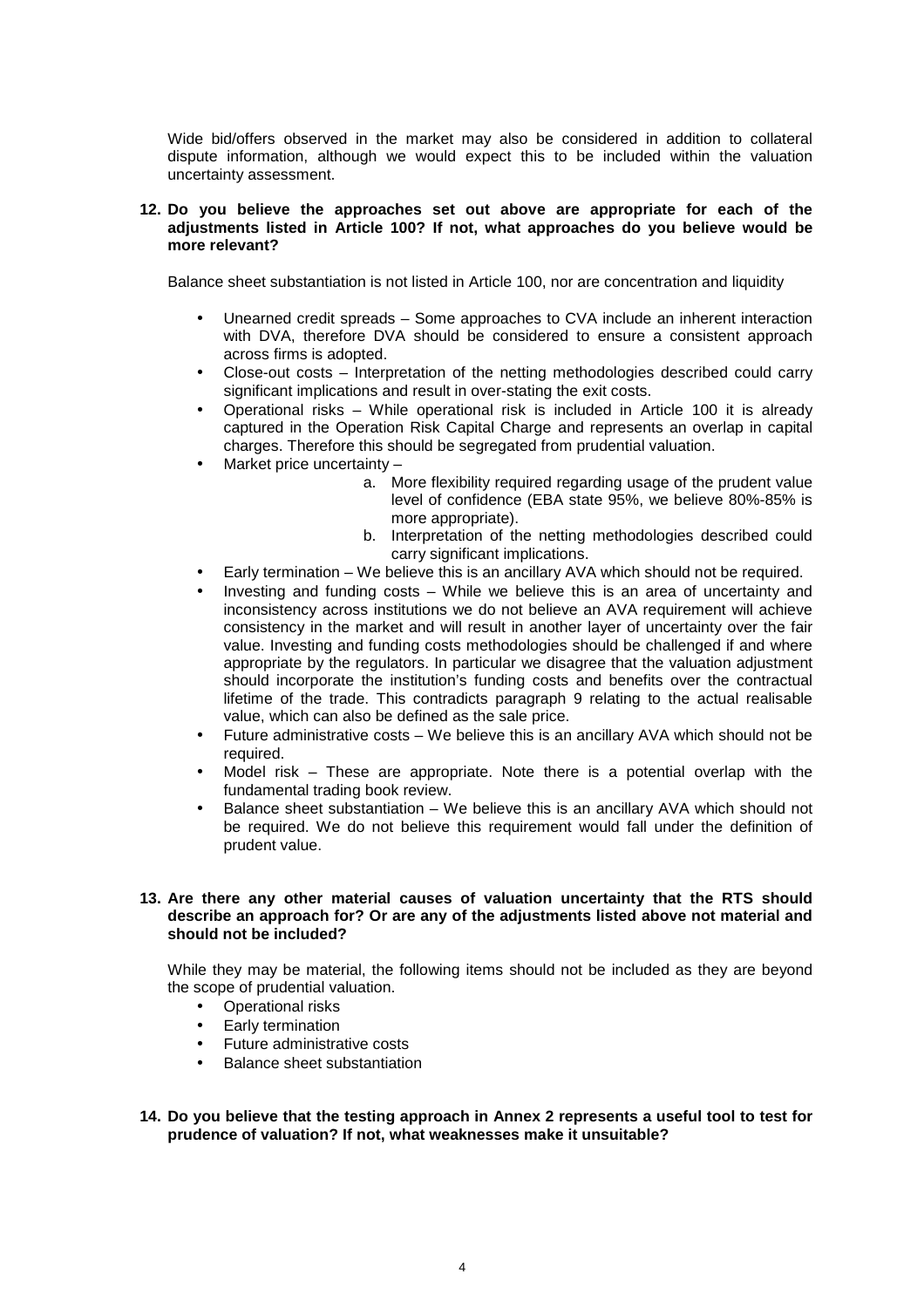No. We envisage the test and any data used within the test to be incorporated within the process of determining the valuation uncertainty, not as a test to the valuation uncertainty output. We would rather use the resources in determining a robust valuation uncertainty output rather than as a test of the output.

In addition, we question how this test can practically be achieved. It would require reperforming the valuation uncertainty calculation at the point in time of the executed transaction. Otherwise it will be too difficult to differentiate uncertainty from market movements.

Annex 2 does not provide a reasonable means of testing. The test would falsely highlight imprudent valuations which were due to market movements alone.

#### **15. Do you believe that the RTS should be prescriptive with respect to validation techniques? If not, how do you believe that comparable levels of prudence should be ensured for the valuations across institutions? Are there other validation techniques that you believe should be detailed in the RTS?**

No. We recommend excluding both Annex 1 & 2 as it provides little gain in the overall confidence of the prudential valuation adjustment.

Benchmarking as previously performed by the UK FSA or by consensus is more effective and informative. Comparative analysis against VaR and balance sheet, while limited, will enable regulators to pick areas where thematic reviews may be of more value or where questions may be asked of individual firms.

## **16. Do you support the concept that prudent value can never be greater than fair value including fair value adjustments at both the individual position and the legal entity level? If not, what would be the reason to justify your view?**

No. Prudent value can be greater than fair value if we prove that we are beyond the prudent end of the range of observable data. We would be placed at an unfair advantage if we can demonstrate we are prudent across the industry, yet are unable to benefit from such prudence within this process. This may lead to firms adjusting books and records, diverging from a prudent approach.

# **17. Would you support the availability of a diversification benefit within the aggregation of position-level AVAs? Please explain the reasons and justification why, providing any evidence available to support your arguments**

Yes. Valuation uncertainty is a useful exercise when completed at a granular level as it can be incorporated into firms' existing IPV, reserving and P&L processes. When completed at a granular level, a natural consequence would normally be at least some level of diversification benefit when viewed at an aggregated level. We believe more focus should be spent on the granular level valuation uncertainties. With no diversification benefit, the aggregate figure ceases to be an accurate reflection of institutions' valuation uncertainty.

## **18. If you support the availability of diversification benefit, do you support creating a simplified standard approach, an example of which is shown in Annex 4? If you do, do you have alternative suggestions on how this standard approach should be specified? Are the suggested correlations in the example appropriate, if not what other values could be used?**

We support the availability of diversification benefit although have reservations with supporting a standard aggregation approach. Given the guidance on the determination of the underlying valuation uncertainties/AVAs, we believe there remains a wide interpretation which may result in varying degrees of results. If the final stage in the calculation process, the aggregation, is standardized some firms may be unfairly penalized for adopting a more granular level approach in AVAs. In short, a standard approach needs to be standardized from the bottom up.